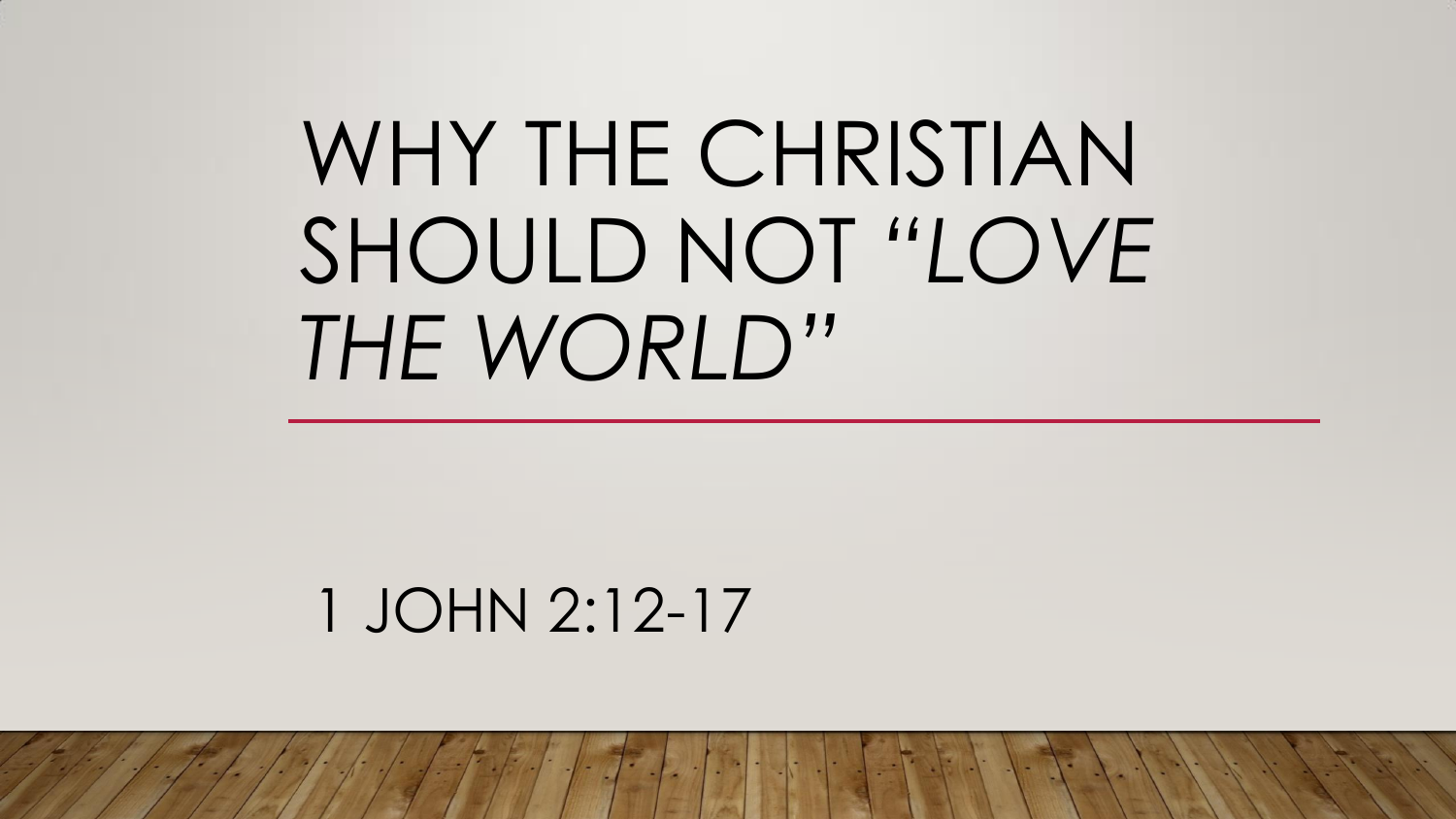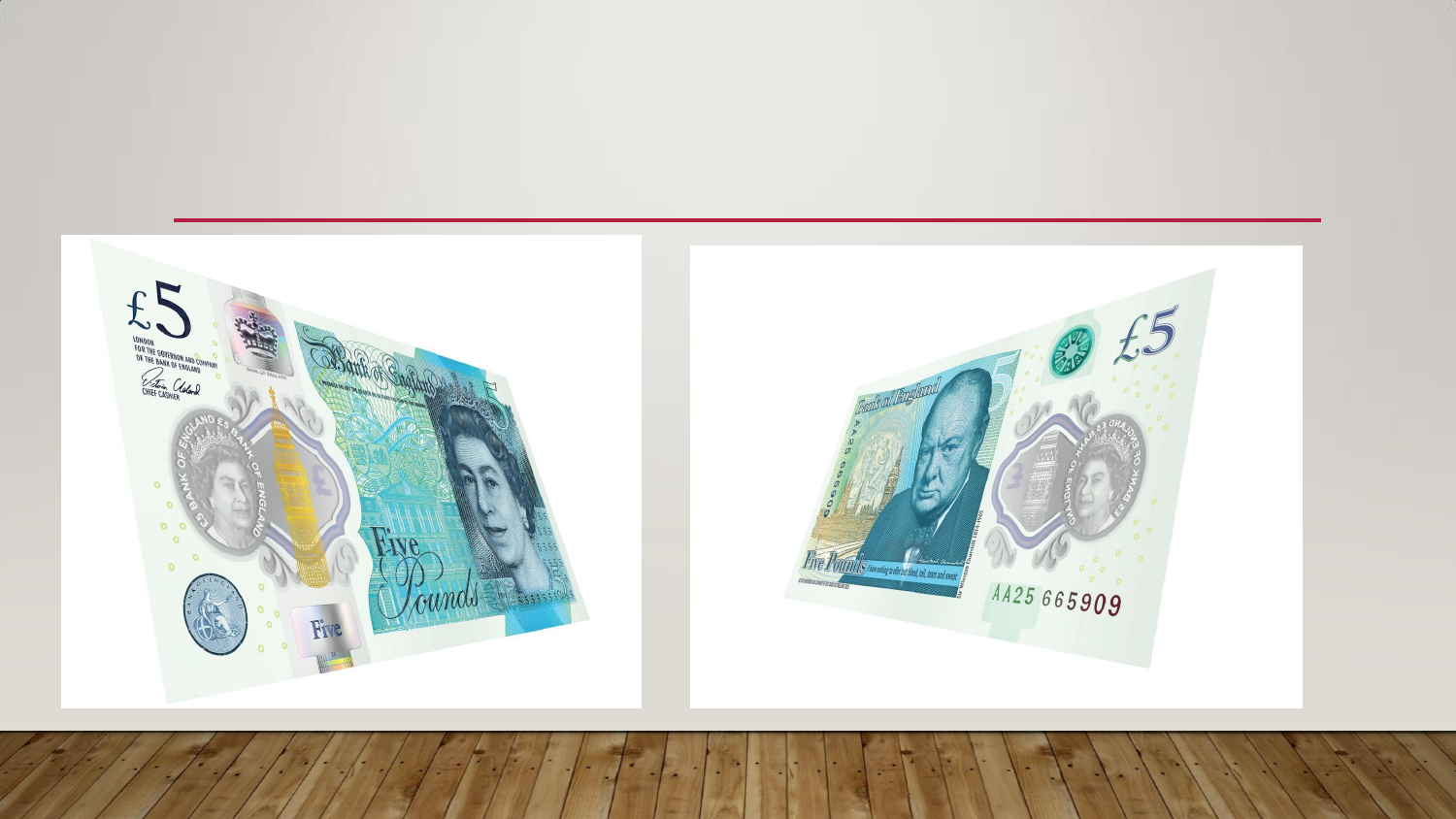

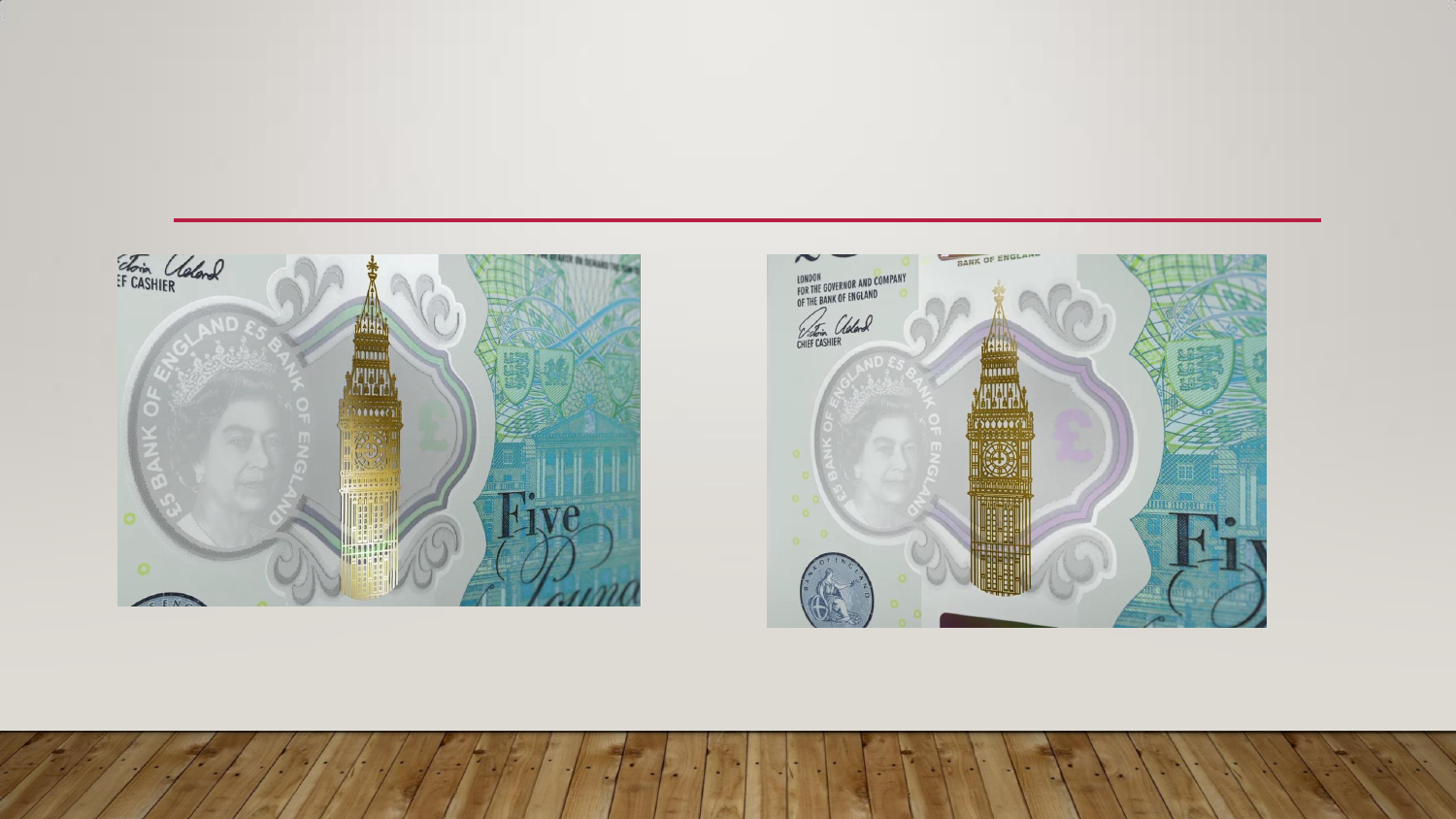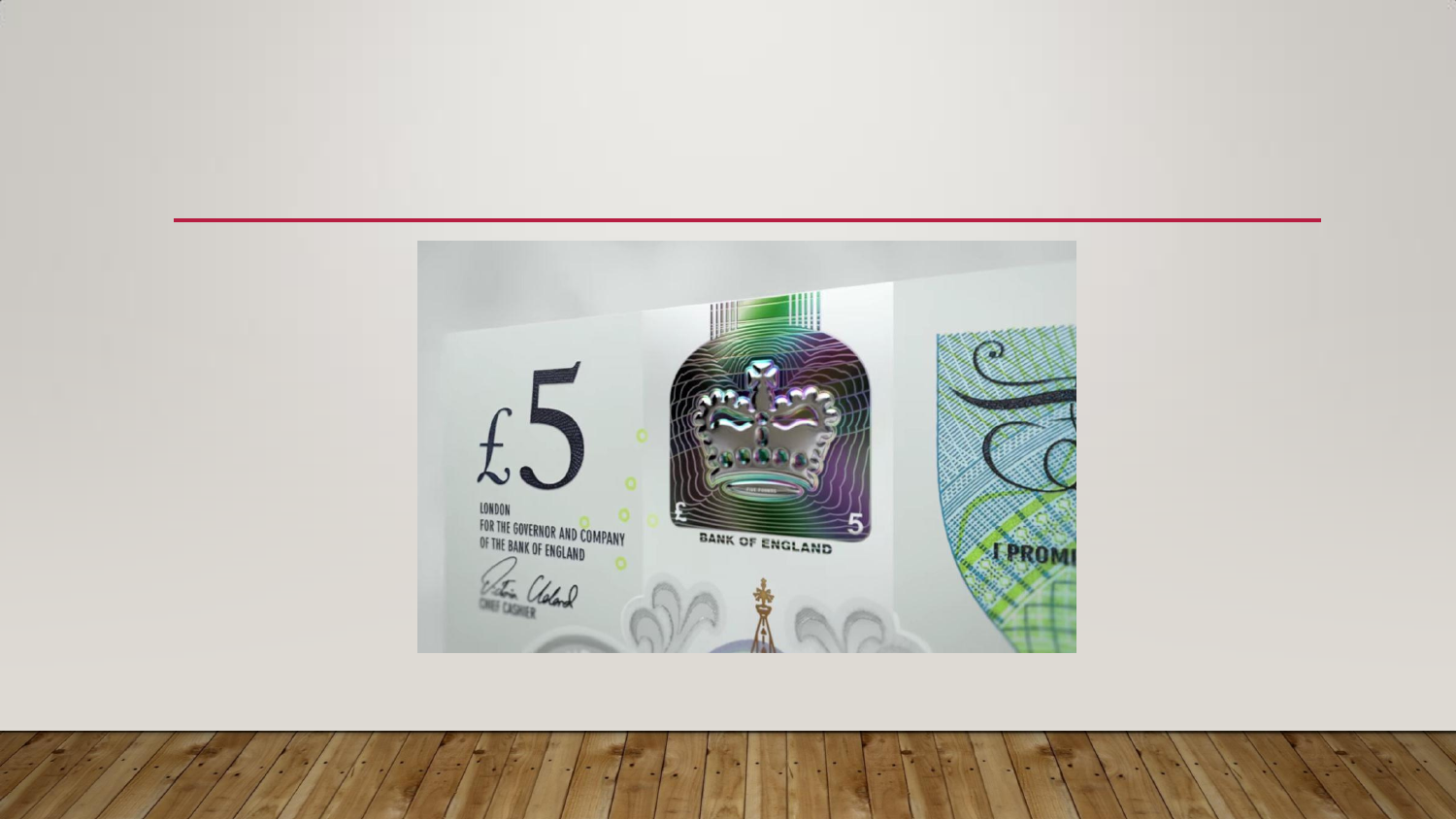

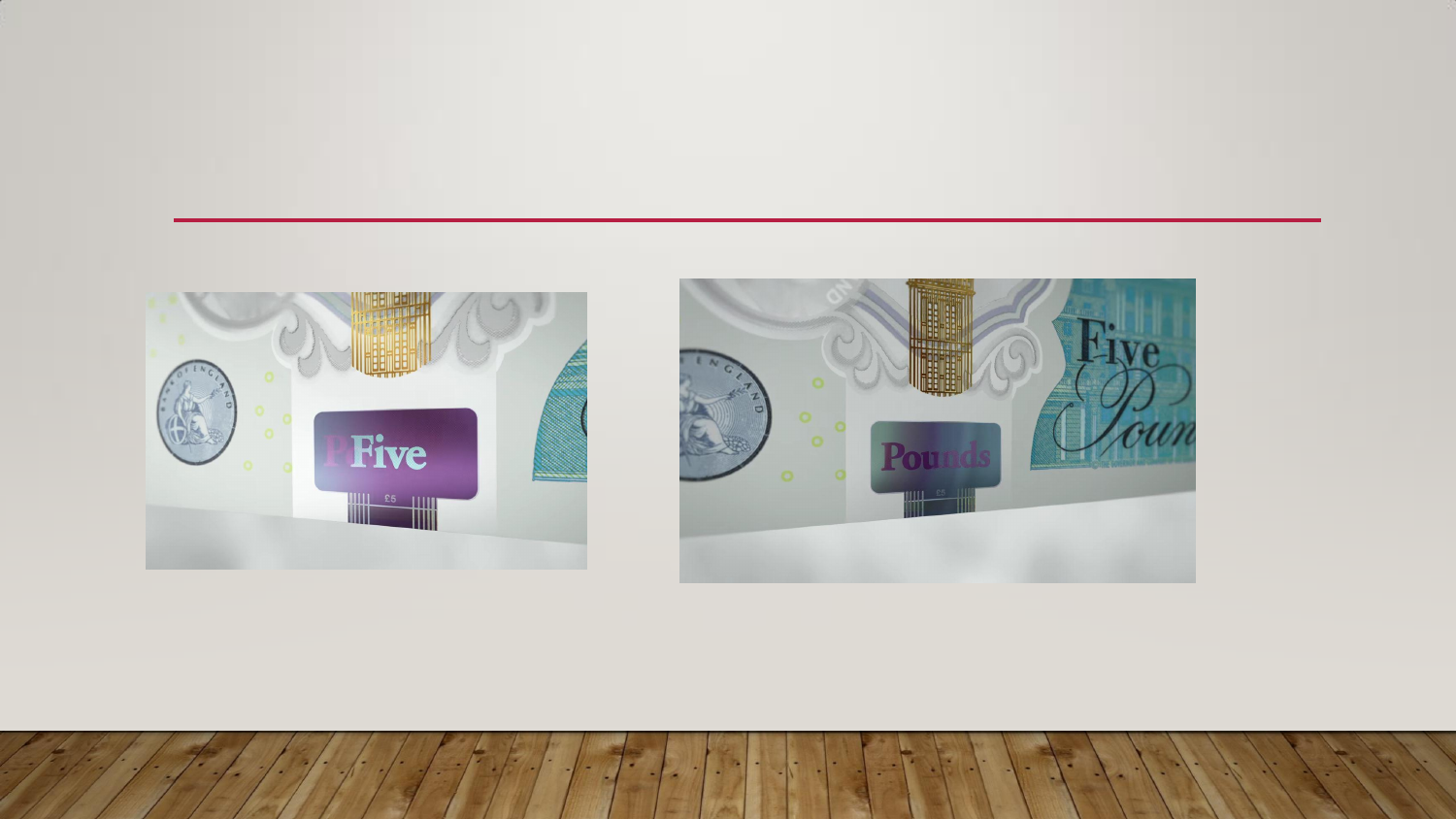#### 1. BECAUSE OF WHAT THE CHRISTIAN IS (V12-14)

• The **little children**… have "known the Father", and their "sins are forgiven"

- The **fathers**… "have known Him who is from the beginning"
- The **young men**… "have overcome the wicked one…are strong, and the Word of God abides in you"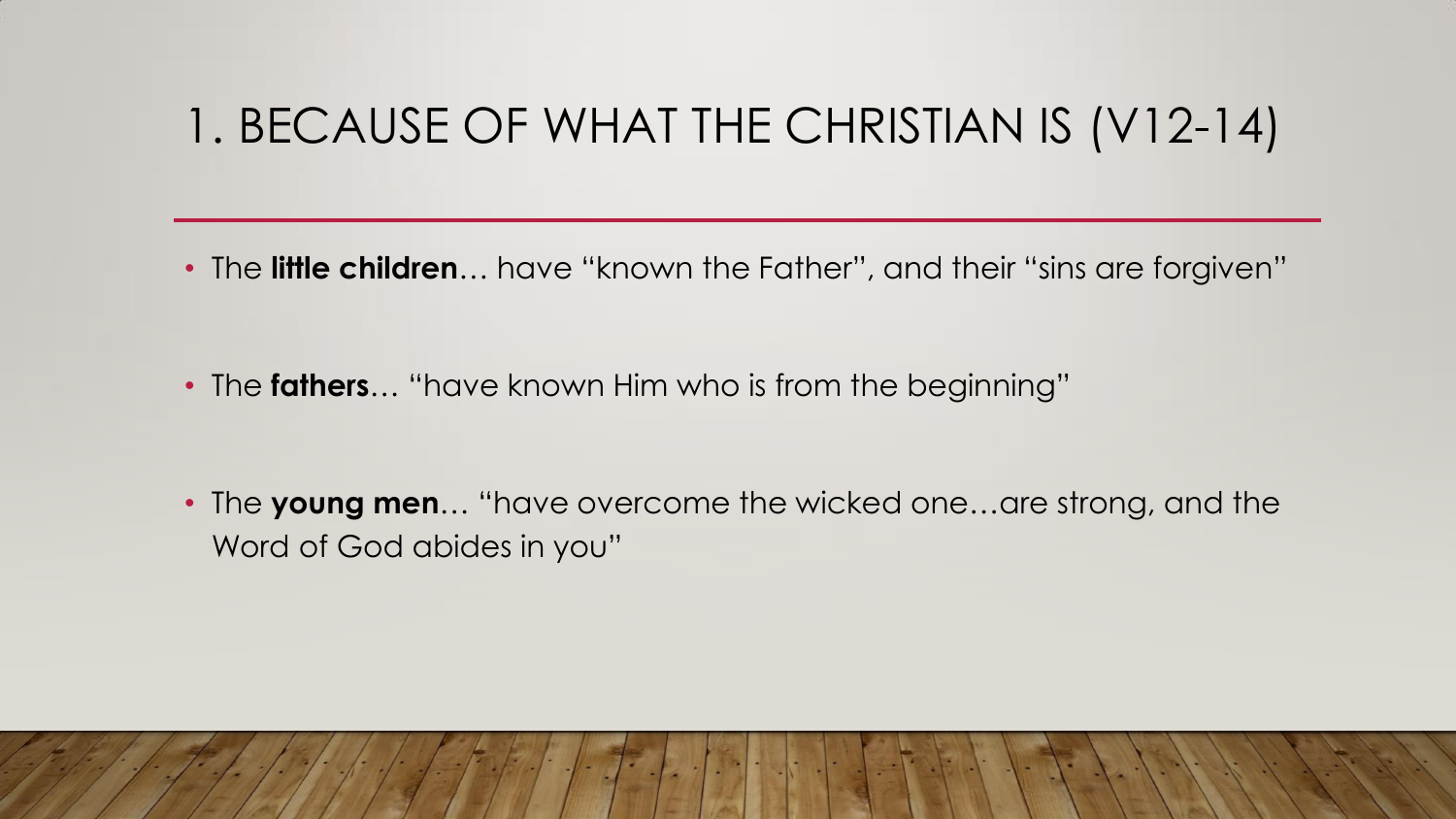#### 2. BECAUSE OF WHAT THE WORLD IS (V15)

- "*World"*  can mean the earth (Acts 17:24)
- Or can mean "mankind / people" (John 3:16)
- Both ideas together in John 1:10
- But this is about the system which is opposed to Jesus Christ.
- 1 John 5:19… John 12:31….Luke 16:8
- The Christian is distinct from this John 15:18.. And must not be conformed to it (Romans 12:2)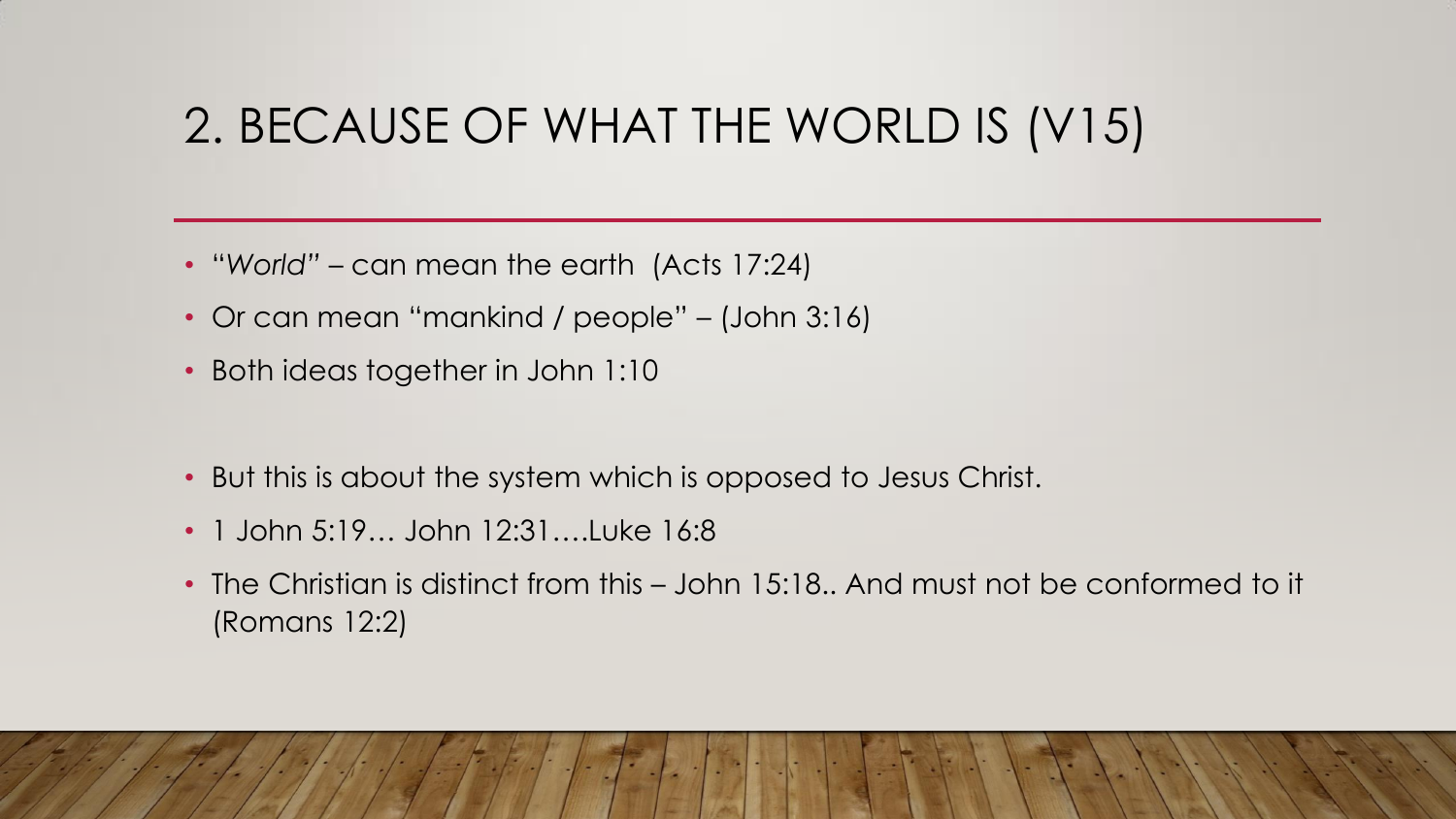### 3. BECAUSE OF WHAT THE WORLD DOES TO US  $(V15-16)$

- It wants us to choose between two masters.
- Three traps used (v16)
	- *The lust of the flesh*
	- *The lust of the eyes*
	- *The pride of life*

*Remember how Achan stole the spoils of war, remember how David looked at Bathsheba, and sinned… and remember the consequences…*